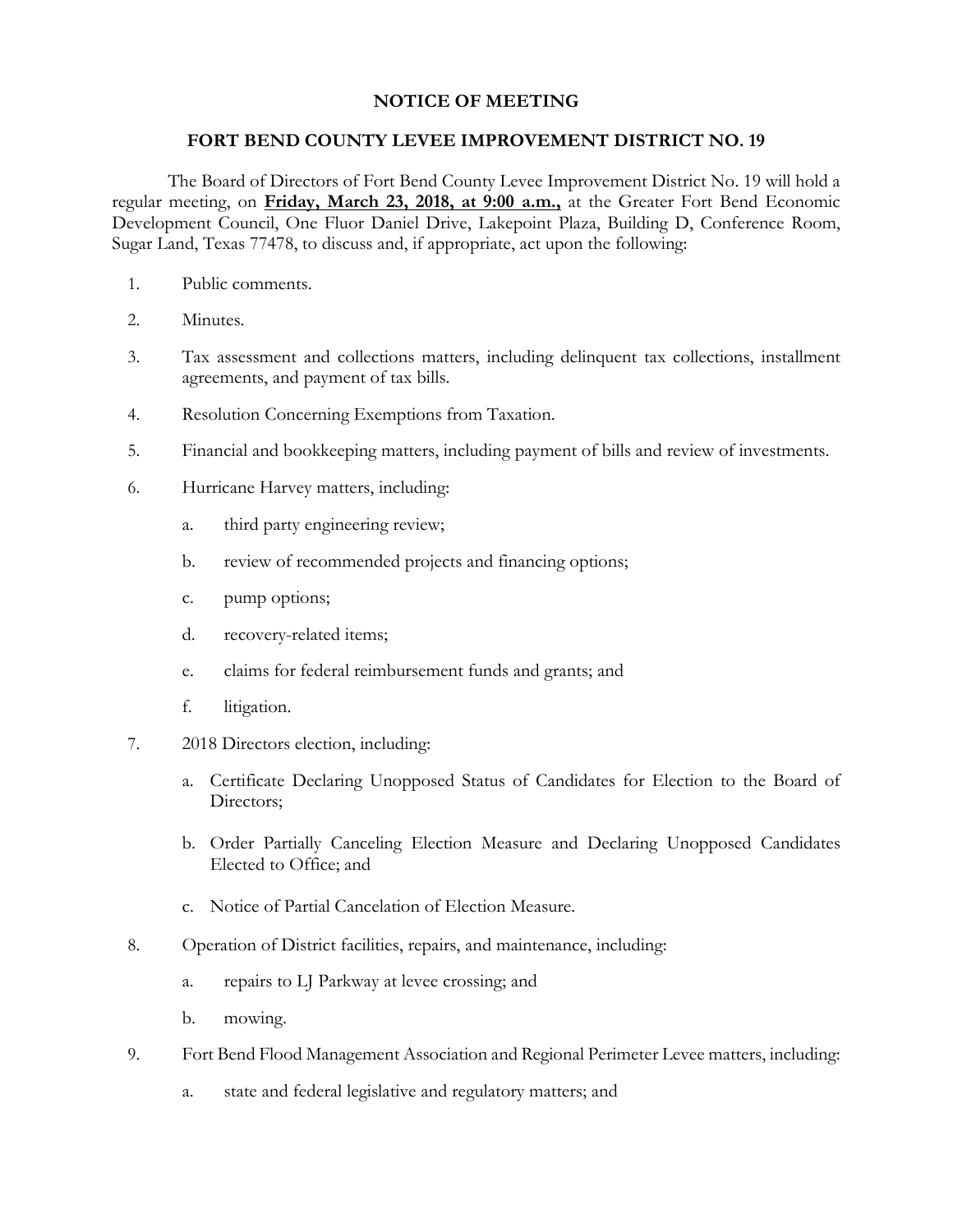- b. regional drainage improvements.
- 10. Stormwater Quality Management Plan, including public comments and conduct training.
- 11. Engineering matters related to projects, improvements, or services for the District, including:
	- a. authorization for design;
	- b. approval of plans and specifications and authorization for competitive bids or proposals, including:
		- i. Snake Slough Pump Station; and
		- ii. Interconnect between Snake Slough and Steep Bank Creek;
	- c. approval of contracts, letter financing agreements, or cost sharing agreements;
	- d. deeds, easements, and consents to encroachment; and
	- e. operation and maintenance funds application matters.
- 12. Park and recreational facilities matters related to projects, improvements, or services for the District, including:
	- a. approval of plans and specifications and authorization for competitive bids or proposals;
	- b. approval of contracts, letter financing agreements, or cost sharing agreements; and
	- c. approval of pay estimates, change orders, and final acceptance, including:
		- i. Hagerson Linear Park; and
		- ii. LJ Parkway Phase 8.
- 13. Development in the District, including description of section development, lots sales, and home building activity.
- 14. Resolution Changing District Offices and Establishing Additional Out-of-District Meeting Places.